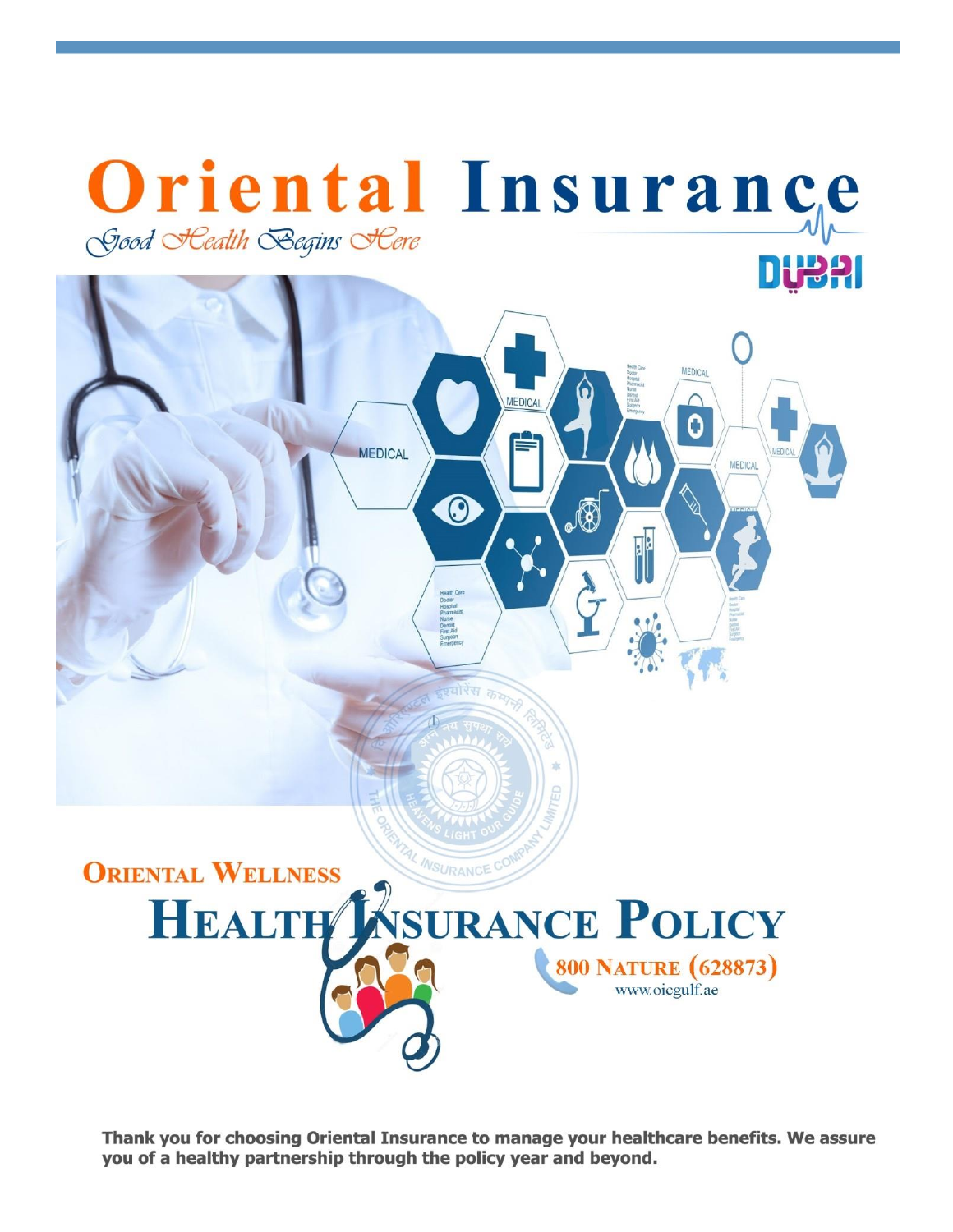

### **TABLE OF BENEFITS (TOB)**

|                                                                                                                                                                                                                                                            | <b>Coverage Details</b>                                                                                                                                                                                                    |  |
|------------------------------------------------------------------------------------------------------------------------------------------------------------------------------------------------------------------------------------------------------------|----------------------------------------------------------------------------------------------------------------------------------------------------------------------------------------------------------------------------|--|
| Area of Cover                                                                                                                                                                                                                                              | UAE, Indian Sub-Continent, South East Asia and Arab countries<br>IP treatments covered in India, Pakistan, Nepal, Bangladesh and Sri Lanka on<br>Elective direct basis subject to prior approval.<br>IP cashless in India. |  |
| Geographical Territory - Extended                                                                                                                                                                                                                          | Not Covered                                                                                                                                                                                                                |  |
| Limit per insured per annum                                                                                                                                                                                                                                | AED 250,000 (including any coinsurance and/or deductibles)                                                                                                                                                                 |  |
| Third Party Administrator                                                                                                                                                                                                                                  | <b>VIDAL MEDICAL SERVICES LLC</b>                                                                                                                                                                                          |  |
| <b>Eligibility of Cover</b>                                                                                                                                                                                                                                | <b>Employees and Dependents holding valid Dubai and Northern Emirates</b><br>Visas (Excluding Abu Dhabi & Al Ain).                                                                                                         |  |
| Network                                                                                                                                                                                                                                                    | VIDAL MEDICAL SERVICES LLC "SN NETWORK", Direct billing (Cashless)<br>access in India for IP. Direct billing arrangement for IP on pre-approval<br>available in Pakistan, Nepal, Bangladesh, and Sri Lanka.                |  |
| Pre-existing & Chronic conditions (In-patient &<br>Out-patient combined)<br>Note: Where a pre-existing or chronic condition<br>develops into an emergency within the 6-month<br>exclusion period this must be covered up to the<br>annual aggregate limit) | Treatment for chronic & pre-existing conditions excluded for first 6 months<br>of first scheme membership. Included thereafter                                                                                             |  |

| <b>In-Patient Benefit</b>                                                                                                                                                          |                                                                                                                 |  |
|------------------------------------------------------------------------------------------------------------------------------------------------------------------------------------|-----------------------------------------------------------------------------------------------------------------|--|
| In-patient and Day-patient                                                                                                                                                         | In-patient and Day-patient                                                                                      |  |
| (Prior approval required from the Insurance<br>Company within 24 hours of admission to the<br>authorized hospital)                                                                 | (Prior approval required from the Insurance Company within 24 hours of<br>admission to the authorized hospital) |  |
| Room and board costs for hospitalization                                                                                                                                           | Private room                                                                                                    |  |
| Tests, diagnosis, treatments and surgeries in<br>hospitals for non-urgent medical cases (prior<br>approval required from Insurer).                                                 | Covered                                                                                                         |  |
| Tests, diagnosis, treatments and surgeries in<br>hospitals for emergency treatment (approval<br>required from Insurer within 24 hours of<br>admission to the authorized hospital). | Covered                                                                                                         |  |
| Healthcare services for emergency cases.                                                                                                                                           | Covered                                                                                                         |  |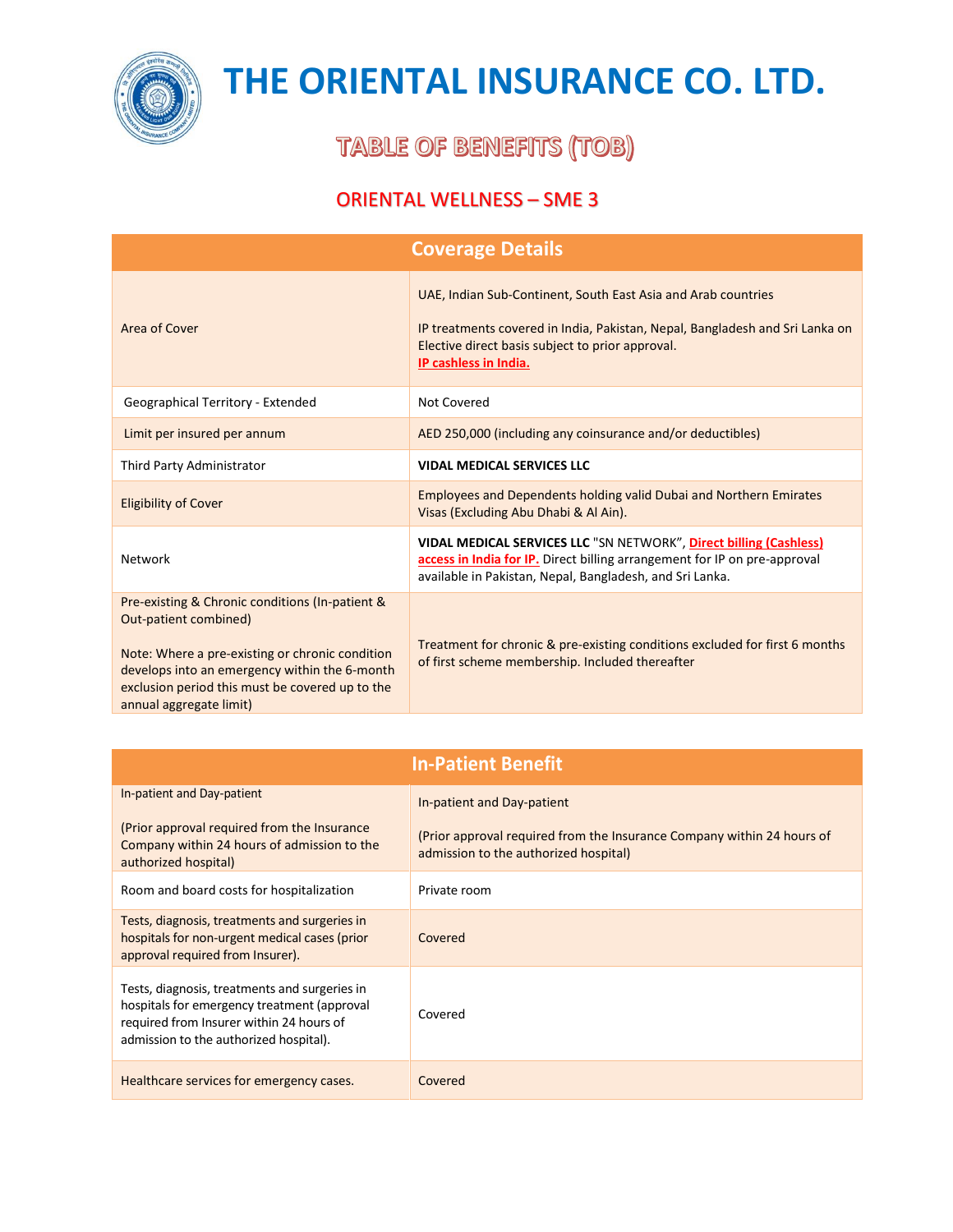

### **TABLE OF BENEFITS (TOB)**

| Ground transportation service in the UAE<br>provided by an authorized party for medical<br>emergencies                                                                                                            | Covered                   |
|-------------------------------------------------------------------------------------------------------------------------------------------------------------------------------------------------------------------|---------------------------|
| The cost of accommodating a person<br>accompanying an insured child up to 16 years<br>old.                                                                                                                        | Maximum AED 300 per night |
| The cost of accommodation of a person<br>accompanying an in-patient in the same room in<br>cases of medical necessity at the<br>recommendation of the treating doctor and after<br>the prior approval of insurer. | Maximum AED 300 per night |

| <b>Out-patient Benefits</b>                                                                                                                  |                                                                            |  |
|----------------------------------------------------------------------------------------------------------------------------------------------|----------------------------------------------------------------------------|--|
| Examination, diagnostic and treatment services by<br>authorized general practitioners, specialists and<br>consultants.                       | 20% upto a max of AED 50 (Free Follow-up visits is made within seven days) |  |
| Laboratory test services carried out in the<br>authorized facility assigned to treat the insured<br>person.                                  | Covered                                                                    |  |
| Radiology diagnostic services carried out in the<br>authorized facility assigned to treat the insured<br>person (prior approval is required) | Covered                                                                    |  |
| Physiotherapy treatment services (prior approval<br>is required)                                                                             | Covered up to 10 sessions per person per year with Nil<br>Co-insurance.    |  |
| Drugs and other medicines                                                                                                                    | Covered                                                                    |  |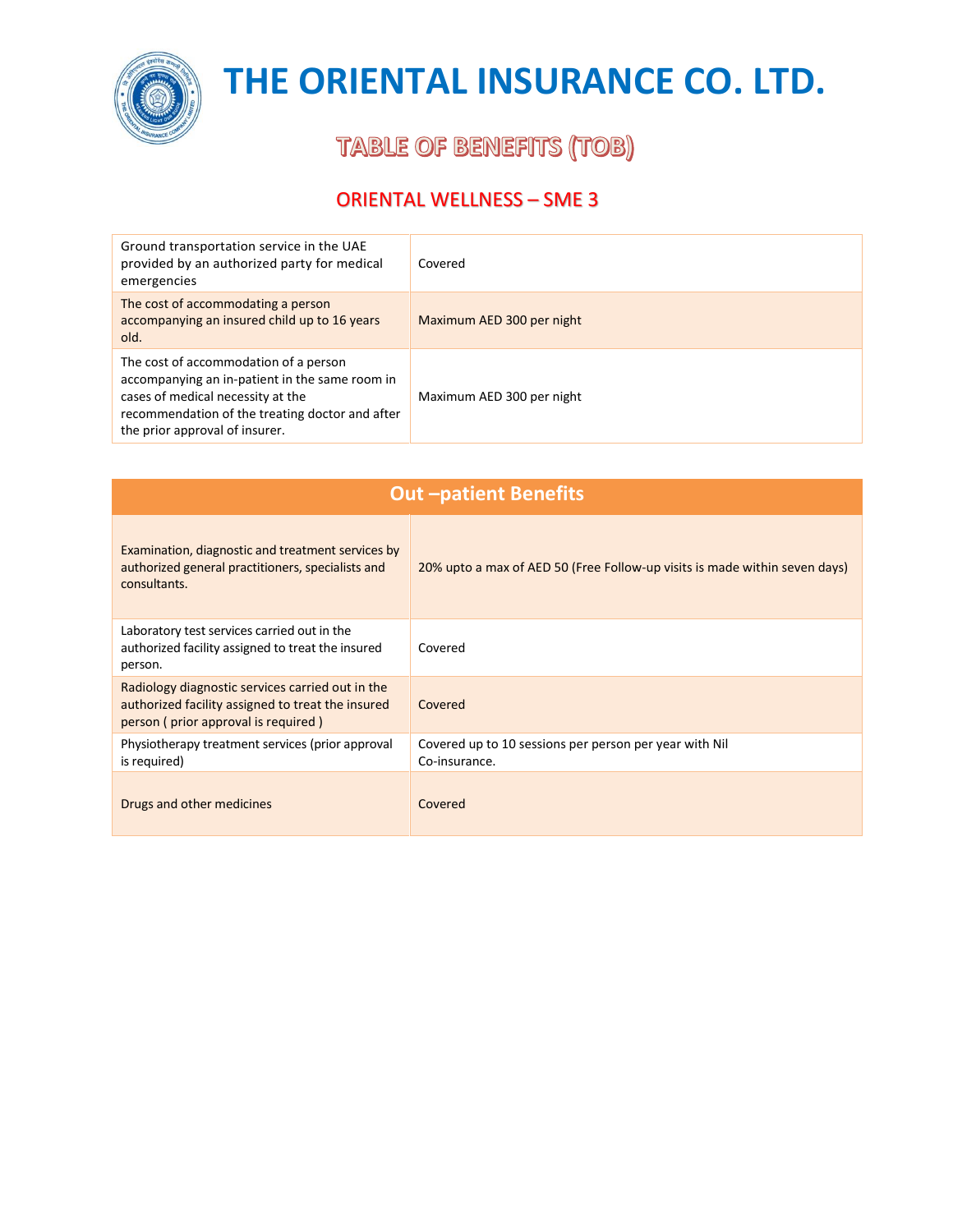

**TABLE OF BENEFITS (TOB)** 

| <b>Maternity Benefits</b>                                                                                                                                                                                                                                                                                                                                                                                                                                                                                                                                                                                      |                                                                                                                                                                                                                                                                                                                                                                                                                                                                                                                                                                                                                                                                                                                                                                                                                                                     |  |
|----------------------------------------------------------------------------------------------------------------------------------------------------------------------------------------------------------------------------------------------------------------------------------------------------------------------------------------------------------------------------------------------------------------------------------------------------------------------------------------------------------------------------------------------------------------------------------------------------------------|-----------------------------------------------------------------------------------------------------------------------------------------------------------------------------------------------------------------------------------------------------------------------------------------------------------------------------------------------------------------------------------------------------------------------------------------------------------------------------------------------------------------------------------------------------------------------------------------------------------------------------------------------------------------------------------------------------------------------------------------------------------------------------------------------------------------------------------------------------|--|
| <b>Maternity Services (Outpatient ante- natal</b><br>services) (prior approval required)<br>Note: When any condition develops, which<br>becomes an emergency, the medically necessary<br>expenses will be covered up to the aggregate<br>limit.<br>New Born Cover:<br>Coverage of a pregnant female is extended by<br>the insurer to provide the same benefits for a<br>new born child of that female for a period up to<br>30 days from its date of birth. This cover is<br>provided regardless of whether or not the new<br>born is eventually enrolled as a dependent<br>member under the insurer's policy. | Nil co-insurance payable by the insured<br>$\bullet$<br>8 visits to Public Health clinics.<br>$\bullet$<br>All care provided by Public Health Clinics obstetrician for low risk<br>$\bullet$<br>or specialist obstetrician for high risk referrals.<br>Initial investigations to include:<br>$\bullet$<br>FBC and platelets<br>$\circ$<br>Blood group, Rhesus status and antibodies<br>$\circ$<br><b>VDRL</b><br>$\circ$<br>MSU & urinalysis<br>$\Omega$<br>Rubella serology<br>$\circ$<br><b>HIV</b><br>$\circ$<br>Hep. C offered to high risk patient<br>$\circ$<br><b>GTT</b> if high risk<br>$\circ$<br>FBS, RBS or HBA1c for as per DHA diabetes screening<br>$\circ$<br>protocol.<br>Visits to include reviews, checks and tests in accordance<br>$\circ$<br>with DHA ante-natal care protocols.<br>3 ante-natal ultrasound scans.<br>$\circ$ |  |
| In patient maternity services (requires prior<br>approval or within 24 hours of emergency<br>treatment)                                                                                                                                                                                                                                                                                                                                                                                                                                                                                                        | Nil co-insurance payable by the insured. Maximum benefit AED 10,000 per<br>normal delivery, AED 12,500 for medically necessary C-section, complications<br>and for medically necessary termination (all limits included co-insurance).                                                                                                                                                                                                                                                                                                                                                                                                                                                                                                                                                                                                              |  |
| New born cover                                                                                                                                                                                                                                                                                                                                                                                                                                                                                                                                                                                                 | Cover for 30 days from birth. BCG, Hepatitis and neo-natal<br>$\bullet$<br>screening tests. (Phenylketonuria (PKU), Congenital<br>Hypothyroidism, sickle cell screening, congenital adrenal<br>hyperplasia)                                                                                                                                                                                                                                                                                                                                                                                                                                                                                                                                                                                                                                         |  |

| <b>Other Benefits</b>                                                                                                                                   |                                                                                                                     |
|---------------------------------------------------------------------------------------------------------------------------------------------------------|---------------------------------------------------------------------------------------------------------------------|
| Essential vaccinations and inoculations for<br>newborns and children as stipulated in the DHA's<br>policies and its updates in the assigned facilities. | Only available for services administered at DHA facilities.                                                         |
| Preventive services as stipulated by DHA to<br>initially include diabetes screening.                                                                    | Frequency restricted to:<br>Diabetes: - Every 3 years from age 30.<br>- High risk individuals annually from age 18. |
| Medical emergencies on diagnostic and<br>treatment services for dental and gum<br>treatments.                                                           | Covered subject to Nil coinsurance                                                                                  |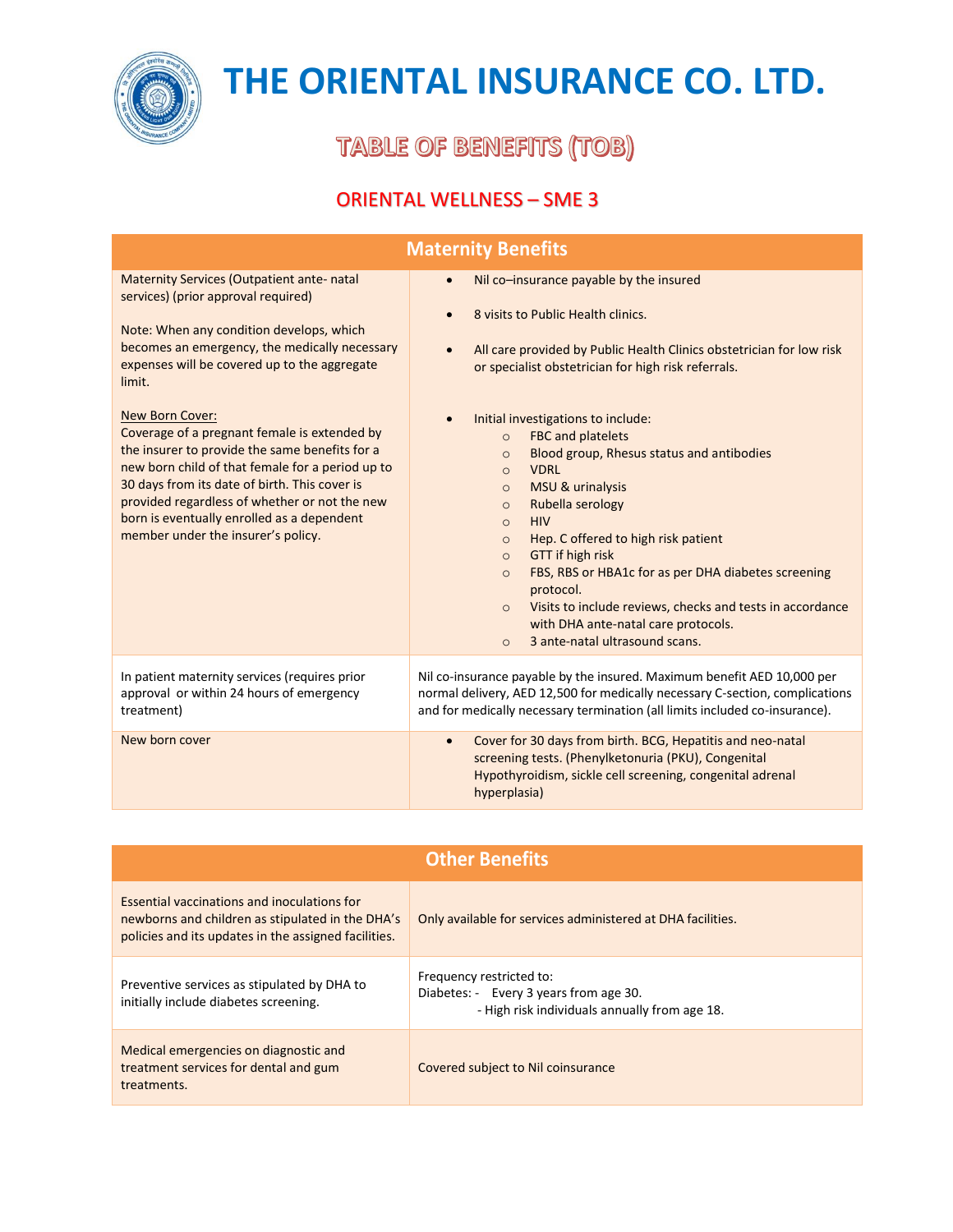

**TABLE OF BENEFITS (TOB)** 

| Medical emergencies on hearing and vision aids,<br>and vision correction by surgeries and laser.  | Covered subject to Nil coinsurance                         |
|---------------------------------------------------------------------------------------------------|------------------------------------------------------------|
| Complementary therapy (Includes courses of<br>acupuncture, ayurvedic and homeopathic<br>treatment | Covered with Annual Limit of AED 1,500/- on Re-imbursement |

| <b>Premium Table</b> |                      |  |
|----------------------|----------------------|--|
| <b>AGE BAND</b>      | <b>PREMIUM (AED)</b> |  |
| $0 - 30$             | $4400/-$             |  |
| $31 - 50$            | $4972/-$             |  |
| $51 - 65$            | $6165/-$             |  |

| <b>Basis of Claim Settlement</b>                                                                                     |                                                                                                                                                                                                                |  |
|----------------------------------------------------------------------------------------------------------------------|----------------------------------------------------------------------------------------------------------------------------------------------------------------------------------------------------------------|--|
| In-patient and Out-patient Benefit                                                                                   |                                                                                                                                                                                                                |  |
| Network – Within UAE<br>1.                                                                                           | 1. 100% covered under free access plan                                                                                                                                                                         |  |
| Non-Network (within UAE)<br>2.                                                                                       | 80% of the equivalent of the UCR of <b>SN NETWORK rates</b> unless it is an<br>2.<br>Emergency as defined in the policy and the reimbursement will be based on<br>100% of UCR of SN NETWORK rates.             |  |
| Treatment of Government Hospitals (within<br>3.<br>UAE) – Excluding Shaikh Khalifa Medical City &<br>Tawam Hospital) | Reimbursement of 100% of UAE SN NETWORK rates for Emergency<br>3.<br>treatments only.                                                                                                                          |  |
| Outside UAE within Geographical scope of<br>4.<br>territory                                                          | 100% of the equivalent of the UCR of SN NETWORK rates subject to the<br>4.<br>applicable deductible/Co-charges as per the terms and conditions in the<br>policy not exceeding 100% of UCR of SN NETWORK rates. |  |